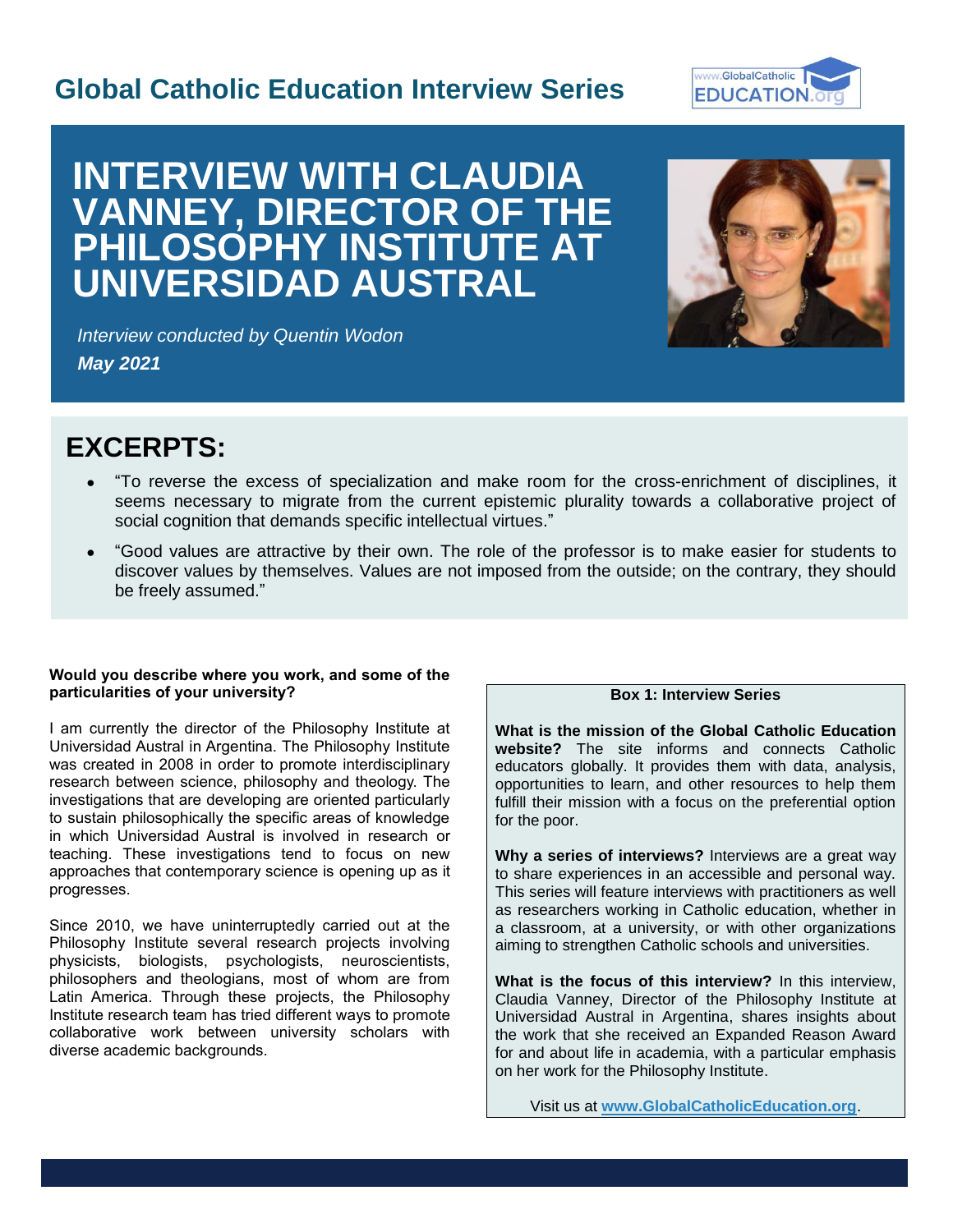ė

We understand interdisciplinary research as a practice that, without denying the individual identity of the disciplines involved, results in the production of new knowledge with insights from different fields. In interdisciplinary research, experts from different disciplines work in a joint, not independent, manner on a common problem, engaging in a creative pluralism that requires them to share the way of thinking of others, and not only to learn new content from different fields. In this sense, interdisciplinarity differs from a mere multidisciplinary approach because it tries to bring forth an integrated vision, whereas multidisciplinary works usually consist of a juxtaposition of results obtained in an independent process, and therefore their conclusions lack deep unity. Since philosophy and theology are sapiential disciplines, they play a leading role in the interdisciplinary dialogue.

#### **What is your main field of research, and why did you choose that field?**

My main field of research has changed over the years. It is currently the epistemology of interdisciplinary research. This kind of research raises new challenges for cognitive sciences in general, and for epistemology in particular. In my opinion, to reverse the excess of specialization and make room for the cross-enrichment of disciplines, it seems necessary to migrate from the current epistemic plurality towards a collaborative project of social cognition that demands specific intellectual virtues.

As I mentioned, through the various projects developed at the Philosophy Institute we have tried different ways to foster collaborative work between scholars with diverse academic backgrounds. These experiences conducted me to the study of the intellectual character, since the intellectual virtues involve both a motivational component and a component of success as essential to achieve the desired results. In this way, the very specific topic I am researching now is the development of the intellectual virtues that favor the realization of interdisciplinary work between science and the fundamental questions.

#### **You are a recipient of the Expanded Reason Awards. What was your contribution for receiving the Award?**

One of the most paradigmatic results of the interdisciplinary initiatives carried out at the Philosophy Institute was the volume *¿Determinismo o Indeterminismo? Grandes preguntas de las ciencias a la filosofía.* We received the Expanded Reason Awards for this book. Each of the 18 chapters that constitute the book is focused on a question that simultaneously requires and exceeds a purely empirical approach and is the object of study by a team comprising a scientist (a physicist, biologist or neuroscientist) and a philosopher/theologian. In this way, each chapter involved collaborations between coauthors who have, in the past, published in different domains. Their dialogue culminated in three workshops that were held at Austral University in 2013, 2014 and 2015, but this dialogue was not limited to the workshops.

Prior to the meetings, each pair of researchers began an exchange of ideas to prepare their presentations. During the workshop sessions, the various topics were discussed in depth. Finally, after the meeting, each pair of researchers continued working in collaboration until they assembled an integrated interdisciplinary document. This process required each pair of researchers combining their individual knowledge to generate a cognitive output that they could not have produced alone. Thus, for at least a year, two researchers with different disciplinary training were encouraged to focus jointly their attention on a common question. This methodology of collaborative work faced challenges related to the interaction between specialists, the overcoming of problems such as the communication between them, and the reciprocal evaluation of their different points of view. While the willingness of the researchers made it possible to conclude the book successfully, many of them stated later that the process of writing together involved a much greater effort than initially planned.

The process of writing of this book led me to consider the challenges of interdisciplinary works that bridge the "two languages" of the humanities (especially philosophy and theology) and the sciences. That is, those academic investigations that include different epistemological emphases and refer to multiple levels of analysis.

#### **How easy or difficult is it for you to share your values with students when teaching?**

It is neither easy nor difficult for me. I do not seek to communicate my values to students as contents that must be transmitted. It would be more appropriate to think that sharing values involves spreading a way of seeing life, and this usually happens naturally. In any case, the starting point is a great respect to others, to their way of seeing things and to their personal experiences.

Good values are attractive by their own. The role of the professor is to make easier for students to discover values by themselves. Values are not imposed from the outside; on the contrary, they should be freely assumed.

#### **How do your values affect your research? And what are some challenges you face?**

I would like to introduce a little nuance before answering. My values are not something that I add externally to what I do, but something intrinsic to the way I live. In other words, they are always present when I act and, in this sense, of course, my values affect my research, as they affect everything I do. However, they do so in a much